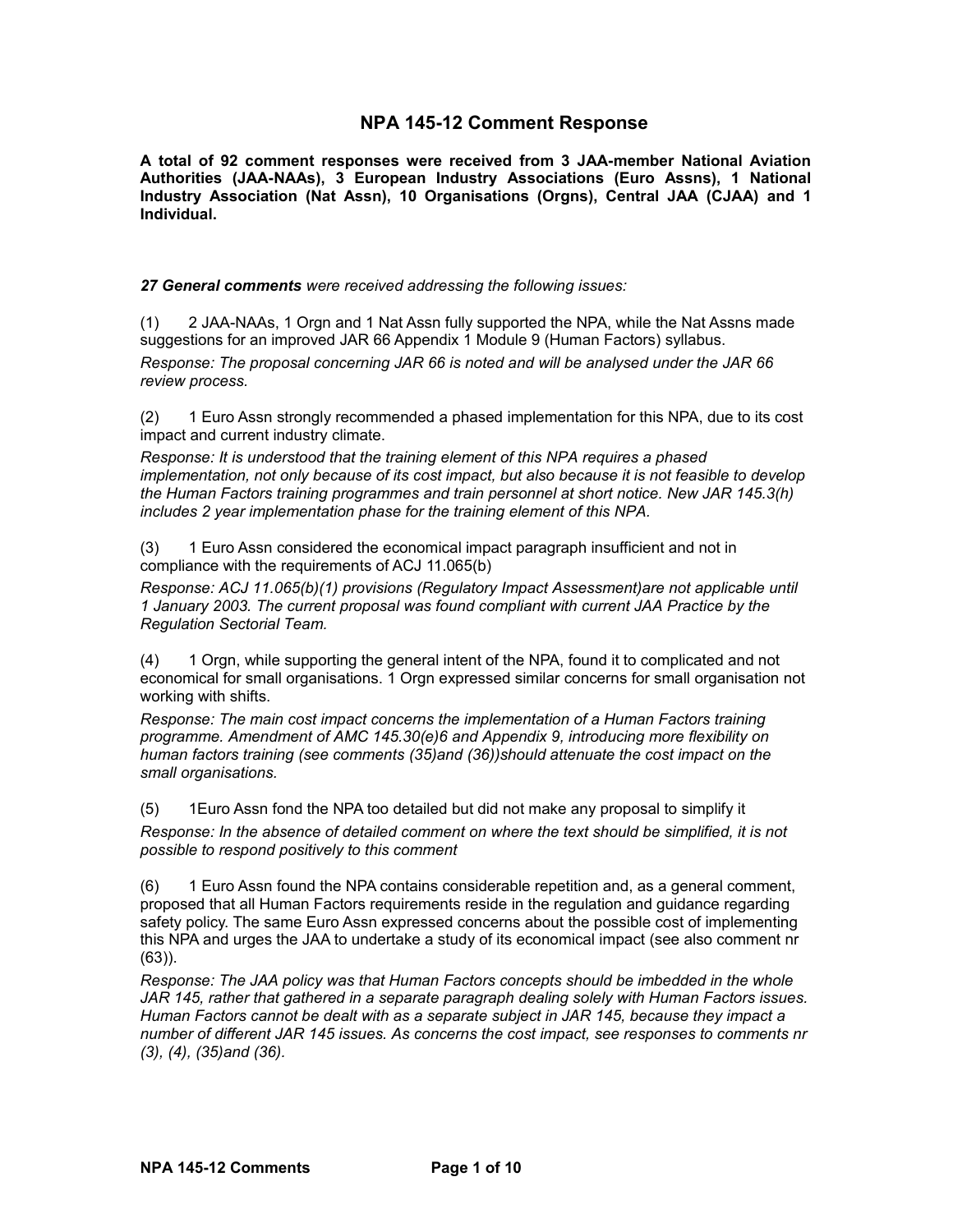(7) 1 Orgn rejected the whole NPA and proposed instead the creation of a group of Human Factors Specialists. The commentator found the project too technical, while HF is often a cultural problem.

*Response: Nothing prevents a maintenance organisation to employ a group of Human Factors Specialist, but this is not seen as the solution for addressing Human Factors issue. Having among others a safety policy, a Human Factors training procedure, a safety oriented occurrence reporting system, etc, as addressed in this NPA, is believed to be far more efficient than just designating Human Factors specialists. The comment on "cultural problem" is not fully understood as this NPA addresses indeed both technical and cultural issues (training, safety policy, just culture, etc…).*

(8) 1 Individual proposed to amend JAR-OPS 1 and 3 Subparts M to require Maintenance Management personnel to undergo Maintenance Human Factors training.

*Response: The maintenance Human Factors working group reviewed incidents/accident records as well as the detailed functions and responsibilities of the JAR-OPS M Maintenance Management personnel and concluded that addressing Maintenance Human Factors for operators was not a priority (The purpose of this NPA was to address only the more critical issues as regards maintenance human factors).*

(9) 1 Individual and 1 Euro assn suggest to amend JAR 21 to require the Type Certificate holder to take actions when JAR 145 organisations report maintenance data errors and poor design contributing to maintenance errors.

*Response: The comment is accepted however JAR 21 cannot be amended through this NPA. It should however be noted that future NPA 21-34 (Handling of manuals) will be dealing with the development of manuals by Design Organisations, where comments on the interface with the users should be addressed.*

(10) 1 individual suggests that the Administrative and Guidance Material be amended to require the JAA-NAA surveyors to undergo Maintenance Human Factors training in order to be in a position to adequately assess the implementation of the provisions of this NPA in the Maintenance Organisations.

*Response: Administrative and Guidance Material (A&GM) Chapter 6 para 6.3.2 already requires the JAA-NAA auditing surveyor to be trained on JAR 145. Therefore training on JAR 145 will have to address Human Factors training when NPA 145-12 is published. There is no need to amend A&GM.*

(11) 1 Nat assn considered the whole NPA needs further works and offered additional detailed comments to support this view.

*Response: Detailed comments are individually reviewed below in relevant paragraphs.*

*4 comments on JAR 145.30(b) were received addressing the following issues:*

(12) 1 Nat Assn agreed with the Accountable Managers responsibility for the safety and quality policy but considered clarification should be made that day-to-day tasks may be delegated.

*Response: It generally understood that taking a responsibility does not mean being involved in the day to day tasks. The responsibility of other management staff is also described in similar terms in AMC 145.30(b), where clarification on the involvement in day to day task was not needed and therefore, not addressed. Text not amended.*

<span id="page-1-0"></span>(13) 1 JAA-NAA proposed to extend the Quality Manager responsibility to include monitoring the JAR 145.65(b)  $s$ afety and quality system.

*Response: JAR 145.65 does not require a "safety and quality system" but a "safety and quality policy" and a "quality system" intended to monitor compliance with the maintenance procedures therefore it is not possible to refer to such a "safety and quality system" in JAR 145.30(b). Having*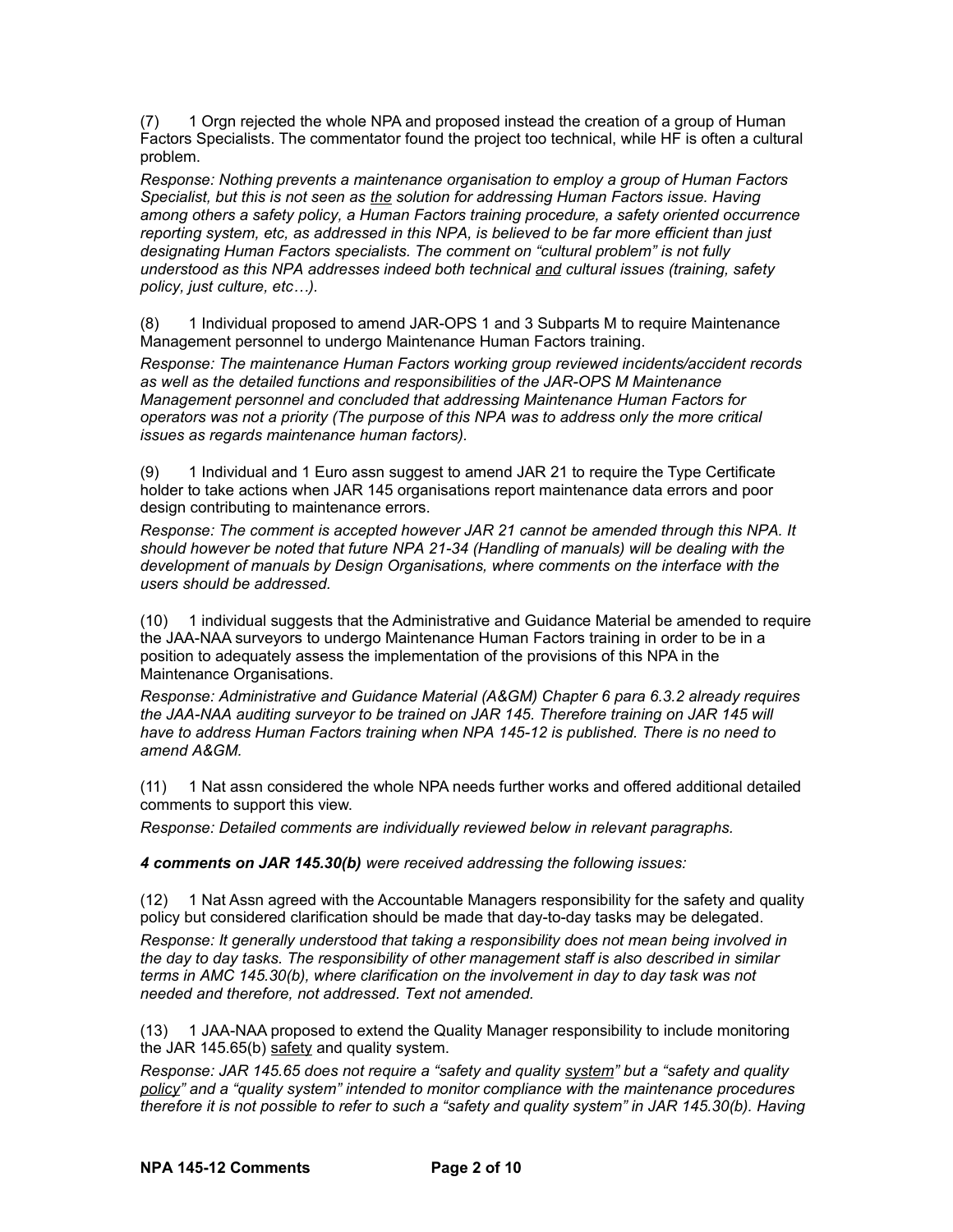*said this, the comment rightly pointed out a missing link between the safety and quality policy and the monitoring system. For this reason AMC 145.65(b) is amended to state that the maintenance procedures should reflect the safety and quality policy. See also comment nr [\(30\).](#page-4-2)*

(14) 1 JAA-NAA proposed an alternate wording for this paragraph, without changing its intent. *Response: This is accepted as it clarifies the paragraph. Text amended.*

(15) 1 JAA-NAA recommended that the JAR 145.30(b) safety and quality policy be reflected in the AMC 145.70(a) accountable manager's statement.

*Response: this is not deemed necessary as JAR 145.70(a)(2) requires the policy to be included in the MOE and the accountable manager's statement requires compliance with the MOE. Text not amended.*

*3 comments on JAR 145.30 (e) were received addressing the following issues:*

(16) 1 Individual proposed a more general wording of the sentence to cover all personnel within the maintenance system, but found the intent of the original text however acceptable

*Response: There is no need to change the text because AMC 145.30(e) 5 clarifies anyway which category of maintenance staff precisely must receive Human Factors training. Text not amended*

(17) 1 Euro Assn proposed to delete the second sentence on the grounds it should be covered by JAR 145.65(a)

*Response: the incriminated sentence deals with establishing the competence of maintenance personnel as regards Maintenance Human Factors issues. Competence of personnel is clearly the subject of JAR 145.30(e) and subsequent subparagraphs, not JAR 145.65. Furthermore AMC 145.30(e)5 on Maintenance Human Factors training is hooked to this sentence. Text not amended.*

(18) 1 Nat Assn proposed to replace the word "understanding" of Human Factors with "familiarisation". Subsequent comments on AMC 145.30(e) shows the commentator is concerned by the depth and amount of Human Factors training required by the AMC and Appendix 9, and inferred by the word "understanding".

*Response: The word "understanding" is related to the requirement to establish the "competence" of personnel. It seems therefore more appropriate than "familiarisation". Text not amended. Comments on the depth and amount of Human factors training is addressed under comment [\(35\).](#page-4-0)*

*5 comments on JAR 145.45(c) were received addressing the following issues:*

(19) 1 Nat Assn proposed to delete the paragraph on the grounds this is already an industry practice to contact the Type Certificate Holder (TCH) when clarification is needed on maintenance data. Furthermore the need to build a tracking system is found unnecessary. 1 Euro Assn supported the paragraph

*Response: Requiring clarifications from the author of the maintenance data is not a wide spread industry practices and numerous incidents and accidents found their origin in this problem. Furthermore requiring to keep track of the communication with the author of the maintenance data until clarification is given, should be the general practice and does not seem onerous. Text not amended.*

(20) 1 Orgn proposed to clarify that the maintenance organisation cannot be held responsible for undiscovered inaccuracies in maintenance data.

*Response: Agreed. Text modified*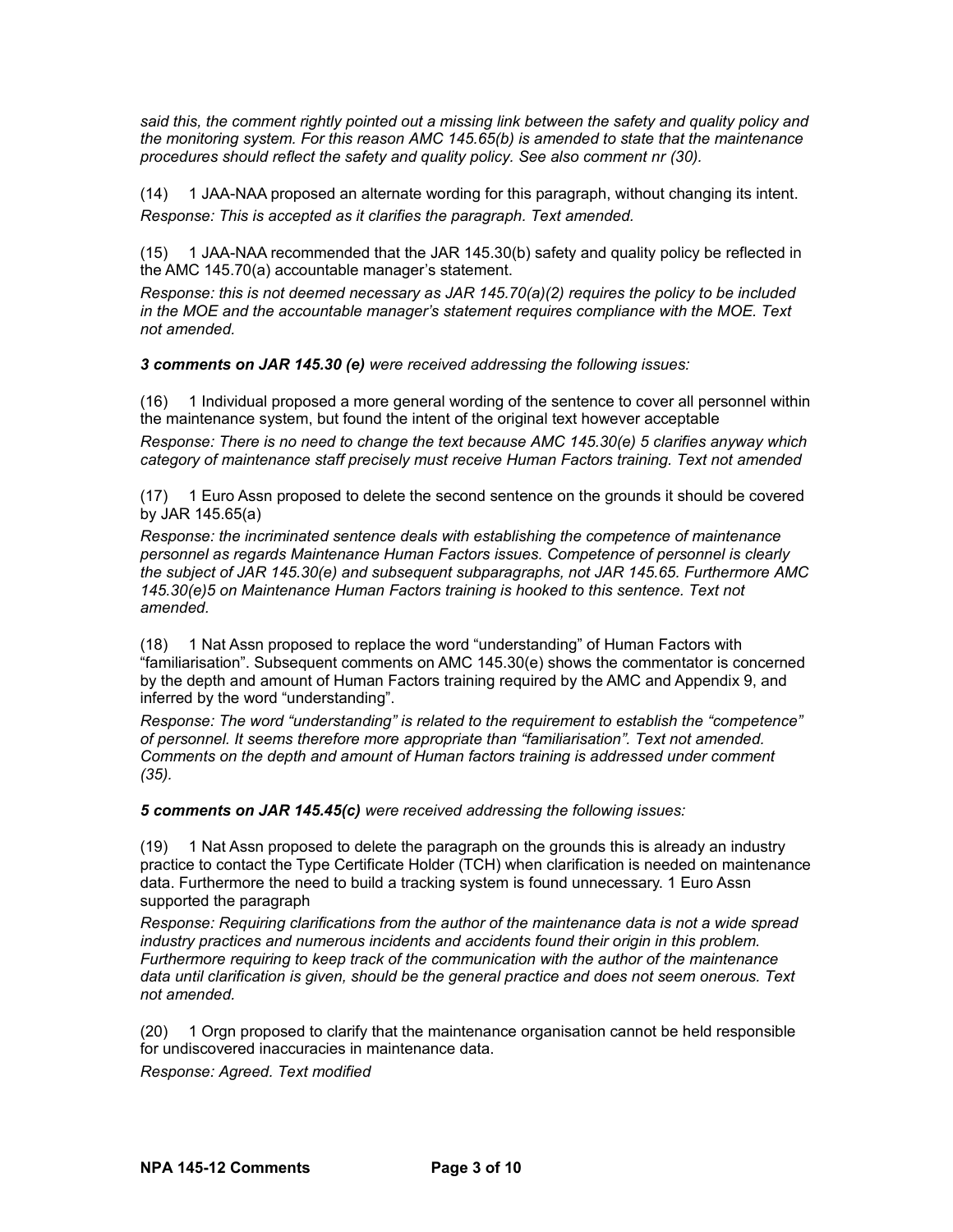(21) 1 JAA-NAA pointed out that the author of Maintenance Data is not necessarily the Type Certificate holder and proposed to change the text accordingly. Similar comment was made on related AMC material

*Response: Agreed. Text modified.*

*8 comments on JAR 145.47 were received addressing the following issues:*

(22) 1 Euro Assn made the general comment that JAR 145.47(a) is open to widely differing interpretations but did not propose alternate text.

*Response: None required*

(23) 1 JAA-NAA proposed a different wording intended to avoid the use of the word "appropriate" in JAR 145.47(a), on the ground it is not precise enough. The commentator observed that in general, this word should be avoided in a requirement

*Response: In reality the word "appropriate" is found frequently in JAR 145. This word is used on purpose when it is deemed that the rule should not be prescriptive. When the word "appropriate' is used in the rule, it is then generally supported by an AMC explaining its meaning in the particular context. This is the case in the present paragraph.* 

*Finally the proposed alternate wording was found less precise than the original. Text not amended.*

(24) 1 Euro Assn proposed to combine subparagraphs (a) and (b) with a view of simplification.

*Responses: Subparagraph (a) deals with the planning procedure in general, while subparagraph (b) addresses human performance limitations. Each subparagraph has its own AMC expanding on the specific subjects. Therefore the current proposal is found better structured and, in fact, simpler that the proposal by the commentator. Text not amended.*

(25) 1Orgn proposed to include definitions of "production planning" and "safety related tasks" in the definition section of JAR 145, in order to avoid any chance of misinterpretation.

*Response: Definitions are not included when the term are sufficiently explained by the context, which is the case here. Text not amended.*

(26) 1 Orgn noted that planners do not normally organise shifts and proposed a slightly different wording for paragraph (b) reflecting this.

*Response: Text is amended to reflect the above, although different wording to the one proposed has been introduced*

(27) 1 Euro Assn questioned the practicality of JAR 147.47(b) but did not propose alternate text.

*Response: None required*

(28) 1 Euro Assn questioned the management and economic impact of JAR 145.47(c) for small organisations

*Response: Text not amended as no alternative to the shift and task handover procedure has been proposed for small organisations.* 

(29) 1 JAA-NAA proposed to delete the word "adequately" on the ground that what is adequate is open to debate.

*Response: In reality, what is "adequate" is further explained by the AMC. Text not amended.*

*4 comments on JAR 145.65 (a) were received addressing the following issues:*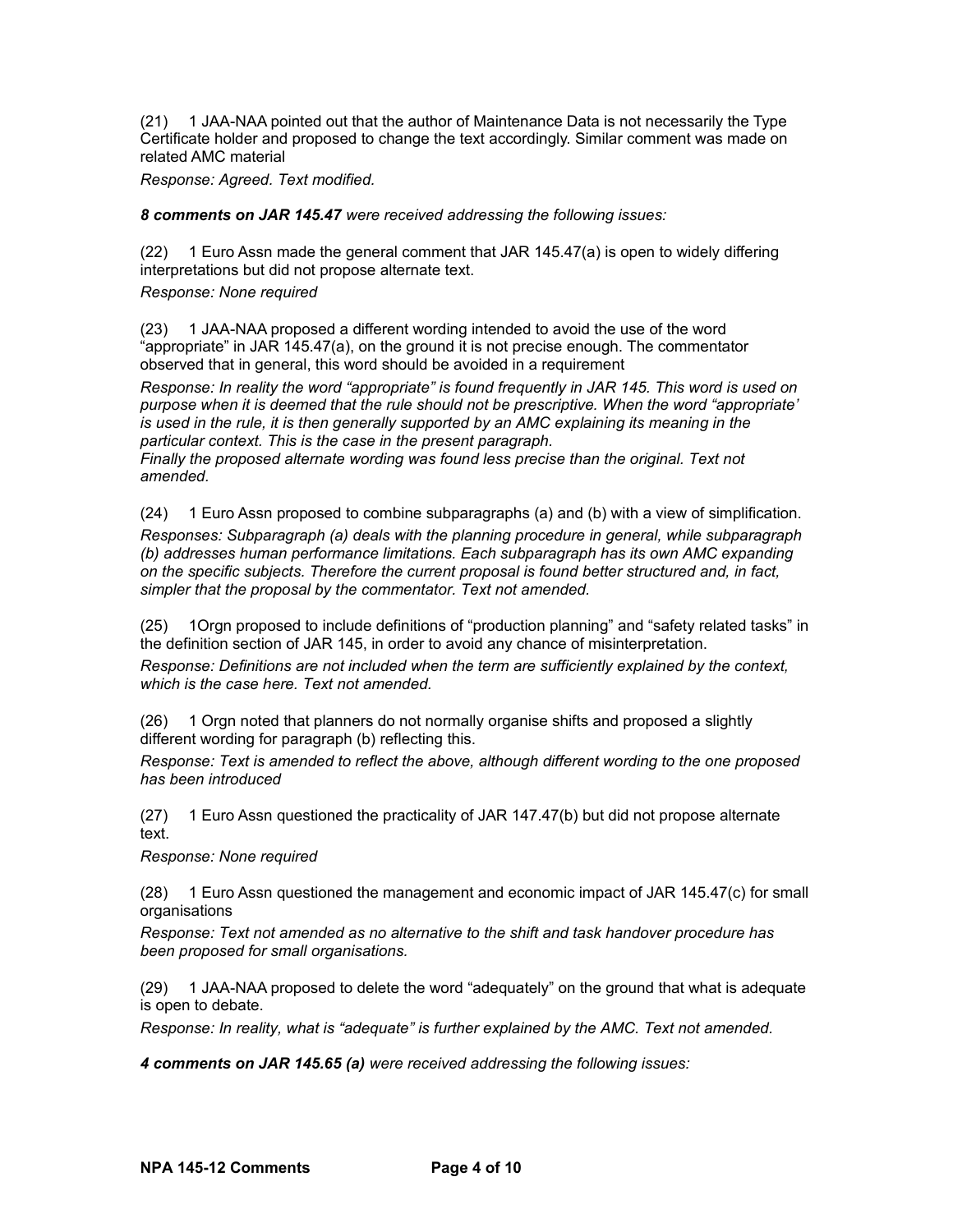<span id="page-4-2"></span>(30) 1 JAA-NAA proposed to replace "quality system" by "safety and quality system" in order to reflect the requirement for a "safety and quality" policy. The commentator proposed to make similar changes to all paragraphs dealing with the quality system

*Response: This NPA amended the quality policy by introducing safety related matters like applying Human Factors principles. Hence the change to "safety and quality policy". However the quality system requirements themselves (quality monitoring, management involvement, etc…) remain unchanged therefore there is no reason to change its name. Changing its name to "safety and quality system" would on the contrary create some confusion as one could wrongly understand that the quality system requirements were changed. Text not amended. See also comment nr [\(13\)](#page-1-0)*

*1 comment on JAR 145.65(b) was received addressing the following issues:*

(31) 1 JAA-NAA sought clarification about the difference and relationship between "Human Factors" and "Human Performance".

*Response: Clarification is already given by JAR 145.5, which includes both definitions. Text not amended.*

*1 comment on JAR 145.65(c)(1) was received addressing the following issues:*

(32) 1 Euro Assn proposed that the Quality System also monitor the adequacy of the safety policy

*Response: See comment nr [\(13\)](#page-1-0)*

*2 comments on AMC 145.30(e)5 were received addressing the following issues:*

(33) 1 Euro Assn proposed to delete the list of maintenance personnel that should receive Maintenance Human Factors training, on the grounds it is far too prescriptive.

*Response: the list is found necessary as it clarifies to a large extent who is to be concerned by Maintenance Human Factors training. The JAR alone is not enough to determine who to train on Human factors. Text not amended.*

(34) 1 Orgn noted that the paragraph is unclear as to whether it addresses general continuation training or Human Factors continuation training.

*Response: Agreed. Text clarified*

*6 comments on AMC 145.30(e)6 were received addressing the following issues:*

<span id="page-4-0"></span>(35) 1 Euro Assn, 1 Nat Assn and 1 Orgn were concerned by the amount and depth of Human Factors training required and the possible costs incurred, particularly for the small organisations. Two commentators recommended more flexibility for adjusting the list of specific topics to be addressed by the particular organisation. One commentator insisted on reviewing the cost implications

*Response: It is not possible to exempt small organisations from the need to train their personnel on Human Factors, as there is no evidence that the safety impact of Human Factors is directly related to the size of the organisation. However the text is amended to provide some flexibility in adjusting the training syllabus depending on the particular nature of the organisation. See also comment nr [\(63\)o](#page-8-0)n Appendix 9. For the cost implications see also comments [\(3\)](#page-0-1) and [\(4\)](#page-0-0)*

<span id="page-4-1"></span>(36) 1 Euro Assn finds the paragraph too prescriptive and proposed a more flexible link to Appendix 9 (HF training syllabus). The detailed guidance and examples on how to adapt the syllabus to individuals or groups of individuals depending on their function or previous employment is proposed for deletion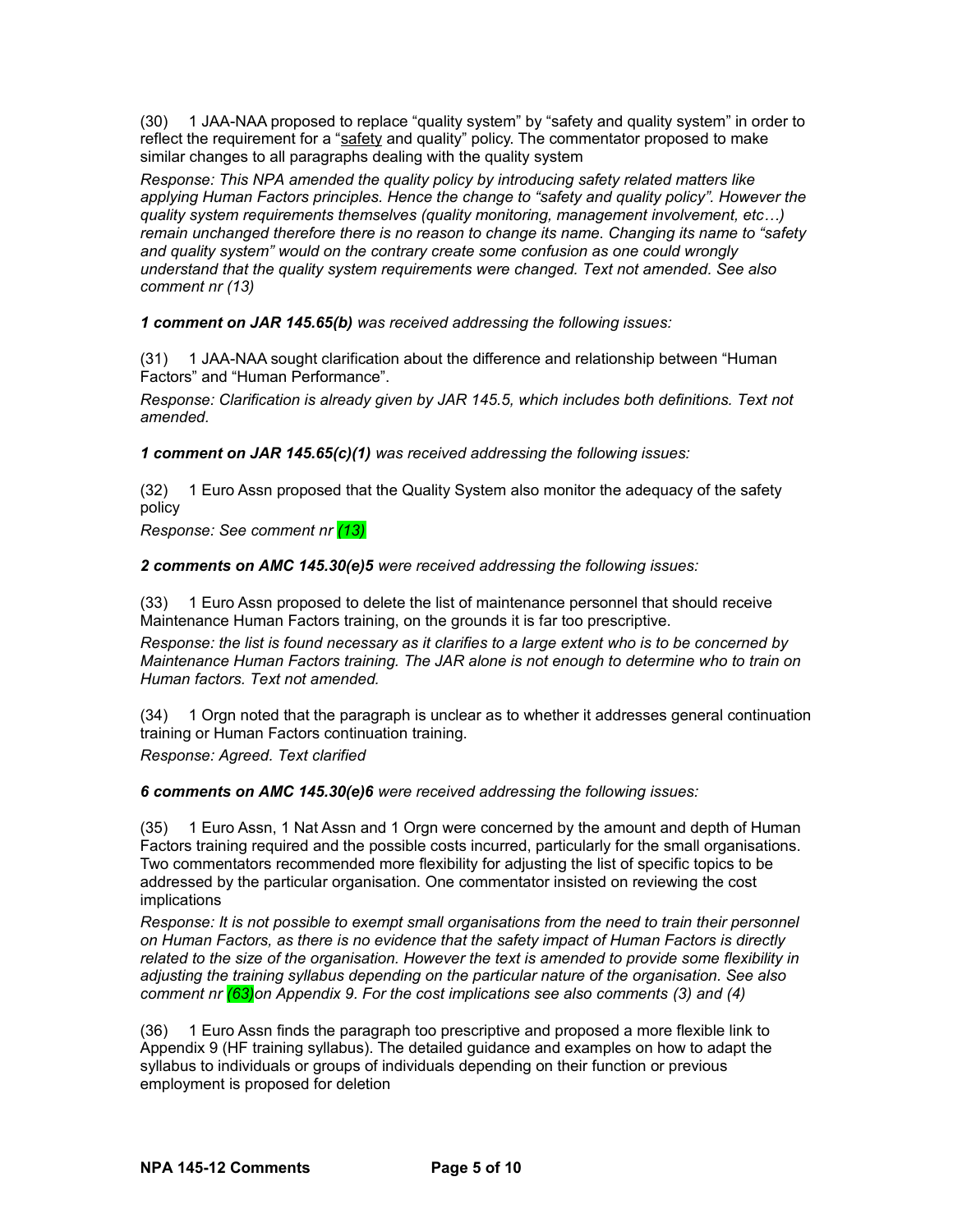*Response: The link to Appendix 9 is made more flexible thanks to the changes arising from comment nr [\(35\).](#page-4-0) However the example on how to adapt the syllabus is kept because it further explains how flexible the link to Appendix 9 should be.* 

(37) 1 Orgn proposed that where a person recruited from another JAR 145 organisation have documented records on his previous Human Factors training, then he should not been assessed.

*Response: As the content of Human factors training may vary across maintenance orgnisations, the fact that a person can show documented training records does not mean that the person automatically meets the new JAR 145 organisation Human Factors training standard. Text not amended*

(38) 1 JAA-NAA noted that this NPA did not specify how and by whom the training should be carried out and commented that this could penalise those organisations not having their own facilities or resources to carry it out themselves.

*Response: For clarify the text is amended to specify that Human Factors training may be conducted by the organisation itself, or independent trainers or any training organisation acceptable to the Authority.*

*2 comments on AMC 145.30(e)7 were received addressing the following issues:*

(39) 1 Euro Assn suggested that the paragraphs refers to "trainers" rather than "training department", as many small organisations do not have a training department. *Response: Agreed. Text amended.*

(40) 1 JAA-NAA sought clarification on the dual purpose of Human Factors continuation training but failed to specify where the text was not clear. *Response: Text not amended*

*5 comments on AMC 145.47(a) were received addressing the following issues:*

<span id="page-5-0"></span>(41) 1 individual proposed that the production planning procedure also consider environmental conditions (access, lighting standard and cleanliness)

*Response: The fact that ensuring compliance with above environmental conditions has to be planned ahead is agreed. Text amending accordingly*

(42) 1 JAA-NAA proposed to replace "square meters of accommodation" by "appropriate accommodation" in order to encompass other Human Factors issues like environmental conditions.

*Response: Changes arising from comment nr [\(41\),](#page-5-0) introducing reference to environmental conditions meet the intent of this comment. Reference to "square meters of accommodation" is kept because a good planning process should ensure indeed that the required square meters of accommodation will be available for the concerned maintenance.*

(43) 1 Euro Assn proposed to delete AMC 145.47(a) on the grounds it adds little value to the rule and same information is already included in the HF training syllabus

*Response: The fact that the AMC would add little value to the rule is a very general statement, which was not supported by any justification from the commentator. Furthermore the comment on possible redundancy between the AMC and the Human Factors training syllabus is not understood. These are two different subjects. Text not amended* 

(44) 1 Nat Assn would accept the AMC with the deletion of last sentence addressing the scheduling of safety critical tasks, because all tasks may be safety critical if not performed properly.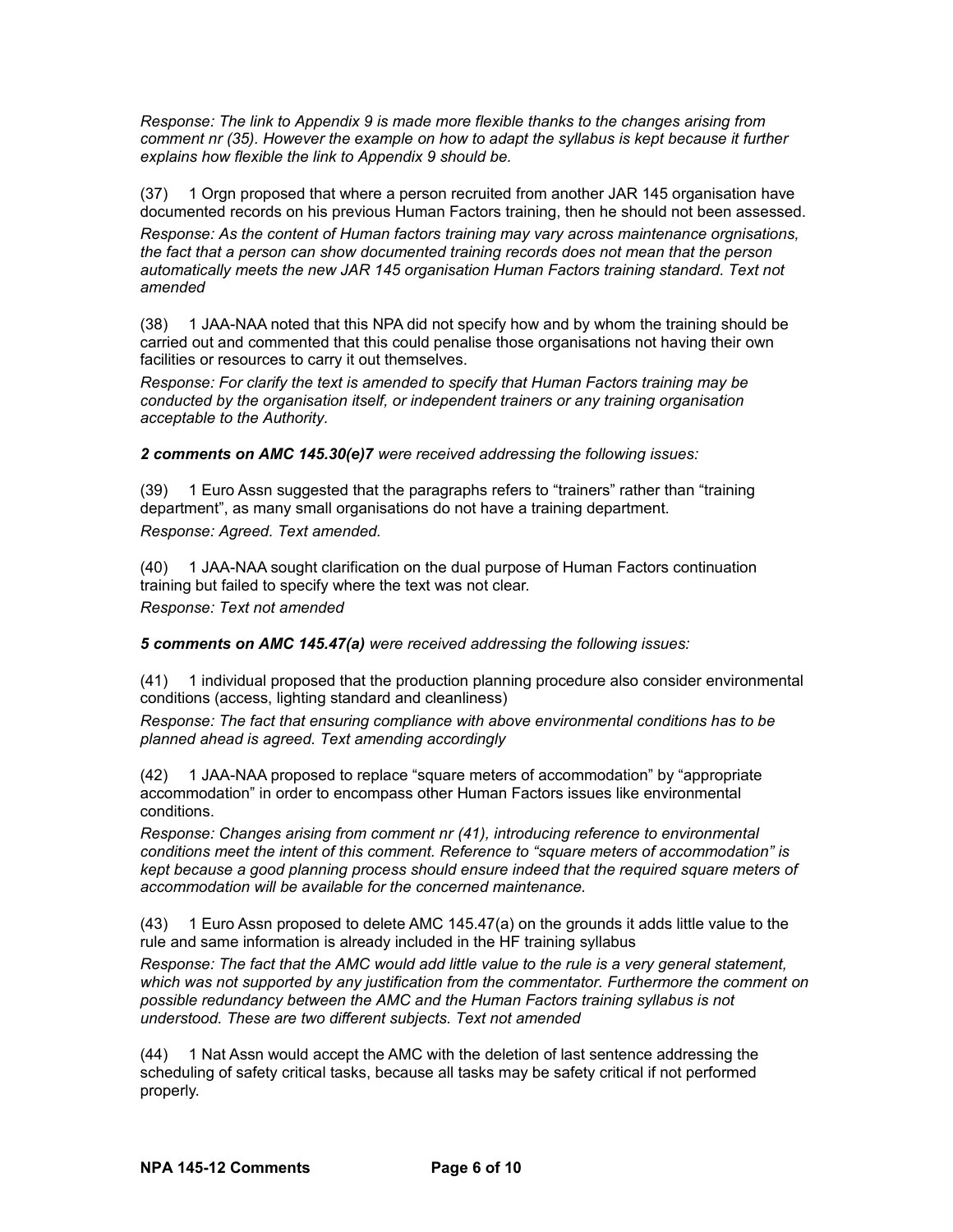*Response: The assumption that all tasks may be safety critical in not performed properly is incorrect. Numerous incidents and accidents were caused by safety critical tasks planned during low alertness periods. Text not amended.*

(45) 1 JAA-NAA commented that as regards planning, maintenance works could interfere with other works other than maintenance works and proposed to amend the text accordingly. *Response: text amended.*

*3 comments on IEM 145.47(b) were received addressing the following issues:*

(46) 1 Euro Assn proposed to delete IEM 145.47(b) on the grounds that it adds little value to the rule and same information is already included in the HF training syllabus.

*Response. This IEM is found necessary to explain the application of human performance limitation in the particular context of planning safety related tasks. Text not amended.* 

(47) 1Nat Assn proposed to delete the reference to circadian rhythm and explained it is not possible in practice to take them into account, especially in a large shop.

*Response: On the contrary there are numerous examples of large maintenance organisations taking circadian rhythm into account when planning safety related tasks. Text not amended*

(48) 1 Orgn suggested to change "planners" to "personnel", as planners are not necessarily involved in the organisation of shifts.

*Response: Agreed. Text amended.*

*2 comments on AMC 145.47(c) were received addressing the following issues:*

(49) 1 Nat Assn proposed to remove the reference to a "place" for the changeover to take place, because of the additional cost incurred by a separate place.

*Response: The text is misunderstood. It does not require an "additional" place, but only that the procedure identifies the place where the changeover is to take place.*

(50) 1 Individual proposed that the rule make clear that there is a need to plan for shift handover time to permit effective handover of tasks.

*Response: The need to include a planned period of shift overlap to permit effective handover of tasks is understood. Text amended*

*4 comments on AMC 145.65(a) were received addressing the following issues:*

(51) 1 Individual proposed that the AMC make it clear that the safety and quality policy should reflect the organisations self generated safety cases, based on high level objectives.

*Response: The AMC 145.65(a) text has been prepared to cater for the whole range of maintenance organisations. Defining clear safety objectives and monitoring compliance with such objectives may not be feasible for all maintenance organisations. Therefore the AMC text focuses on a list of commitments to be take in order to ensure high safety standards. The MOs will be monitored against compliance with these commitments. Text not amended.*

(52) 1 Euro Assn proposed that the safety policy includes an explicit reference to "human performance limitations".

*Response: Current text already includes the application of "Human Factors principles" which, according to JAR 145.5 definition, includes proper consideration of Human Performance. Therefore the proposal is found redundant. Text not amended.*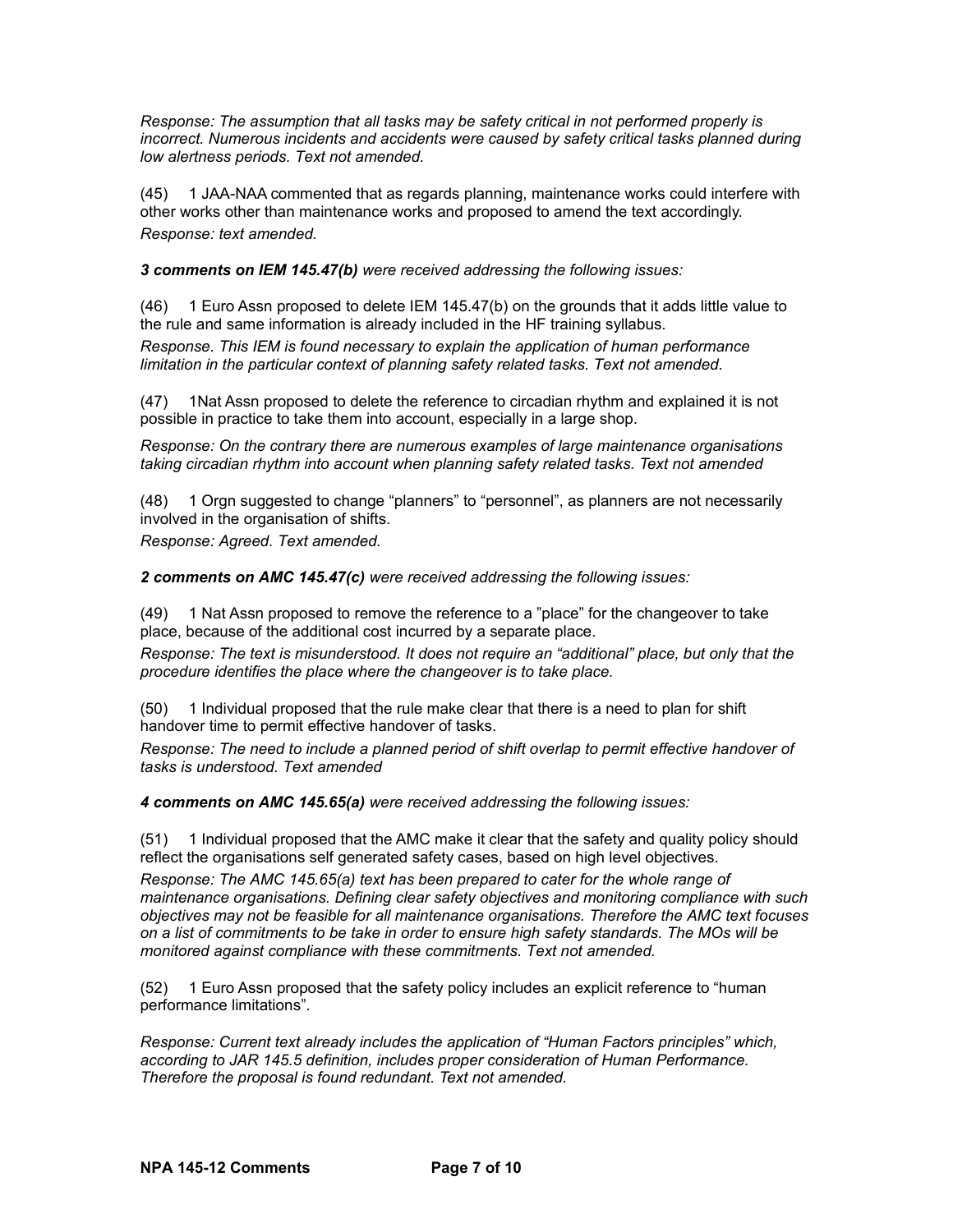(53) 1 Nat Assn proposed to change "apply Human Factors principles" to "Maintain familiarity with Human Factors principles", because adherence to every possible Human Factors principles is commercially impossible.

*Response: "Applying Human Factors principles" is a policy statement which shows clearly the need to put Human Factors Principles into practice. "Familiarisation with Human Factors principles" is far too general as it does not show that Human Factors principles should be put into practice. Text not amended*

(54) 1 Nat assn required the AMC to include a definition of "safety", in order to for the Industry to be properly responsive to the requirement.

*Response: The purpose of the paragraph is not to define what "safety" is, but to define what a "safety policy" should contain. In this respect the itemised list should allow the Industry to be responsive. It should be noted that similarly, while JAR 145 requires a Quality System, and defines it precisely, it does not include a definition of "Quality". Text not amended*

**4 comments on AMC 145.65(b)4b** *were received addressing the following issues:*

(55) 2 Euro Assns and 1 Nat Assn proposed to delete the whole text dealing with duplicate inspections, on the grounds it is too prescriptive and detailed and in essence, contrary to the principles of Quality Assurance imbedded in JAR 145.

*Response: The original intent of the text dealing with duplicate inspection was to show an example of error capturing procedure, but it is true that as written, this could lead the reader to consider duplicate inspection as the preferred method. After review, the text seems clearer and more open to flexibility without the incriminated sentence. Text amended.*

(56) 1 Euro Assn proposed to replace the "good human factors principles" by a reference to the "safety policy" on the ground that most NAAs use the AMC as a rule even if it is only an example.

*Response: The reason for proposing the change is not understood. Furthermore a safety policy is a very general statement that does not include guidance on how to design and present technical procedures. Text not amended.*

(57) CJAA noted that the reference to the JAR 145.60 "occurrence reporting system" should be changed to "reporting of unairworthy conditions"

*Response: The commentator failed to note that NPA 145.12 includes NPA 145.10 on occurrence reporting, which changed the title –and content- of paragraph 145.60. Text not amended.*

*4 comments on AMC 145.65(b)4c were received addressing the following issues:*

(58) 1 JAA-NAA, 1 Individual and 1 Orgn noted that the term "non competent personnel" is misleading and unsuitable in the context of aircraft maintenance. Furthermore, it is not related to their employment status (temporary staff, etc..). One commentator proposed the whole text for deletion, while the two others suggested to use another term than "non-competent personnel".

*Response: The text is not deleted because the absence of sigh-off was identified by the Maintenance Human Factors Working Group as a significant contribution to maintenance errors. The term "non-competent personnel" is changed to "not authorised personnel", and the meaning of "authorised personnel" is added to the note.*

(59) 1 JAA-NAA requested clarification as to who "authorised personnel" is, in order to avoid possible confusion with "certifying staff".

*Response: A new sentence is added to the note to clarify the meaning of "authorised personnel".*

*2 comments on AMC 145.65(b)5-7 were received addressing the following issues:*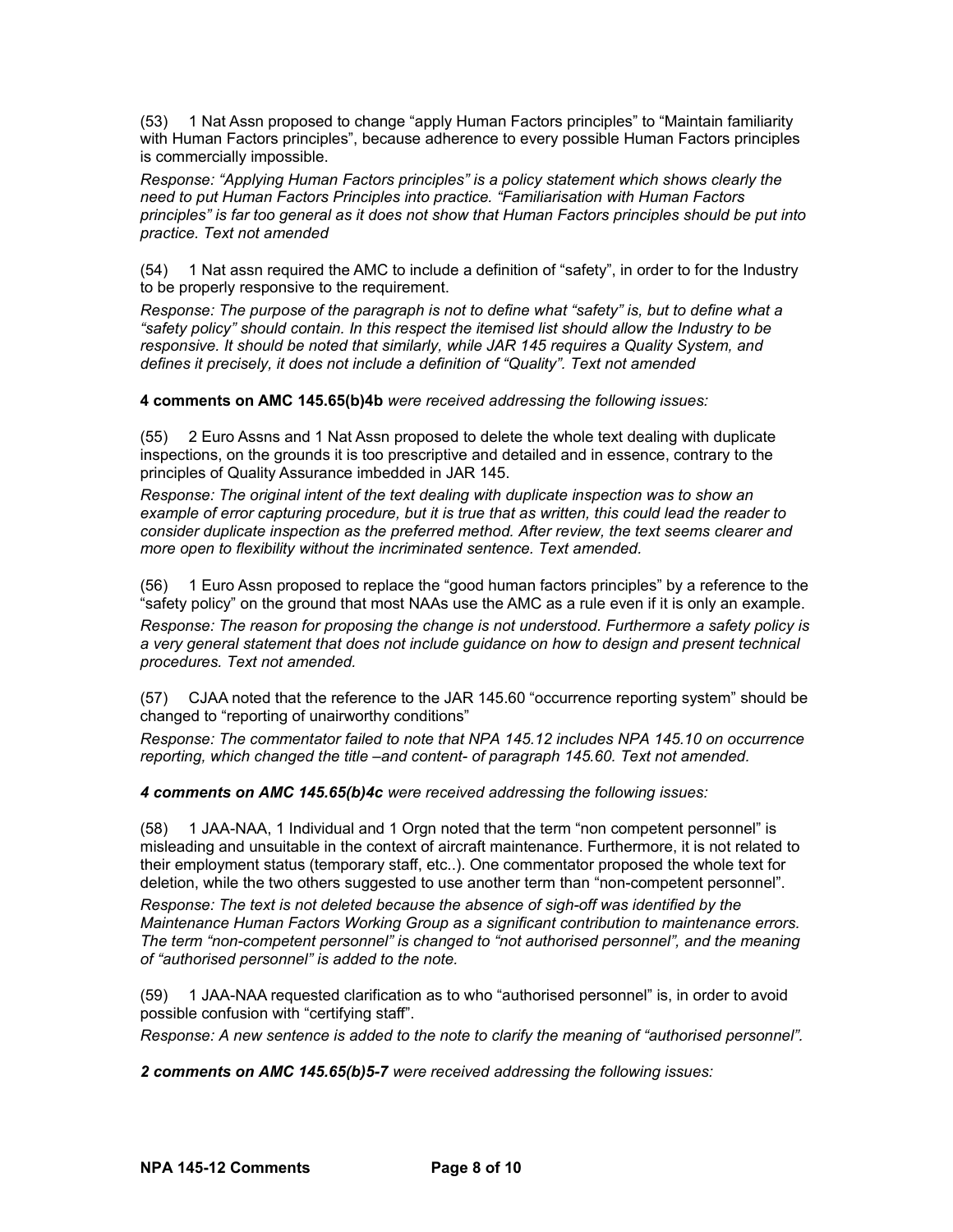(60) 1 Orgn. Required clarification about the difference inferred by the terms "technical procedures" and "maintenance procedures".

*Response: No difference was intended. Text amended to read "maintenance procedures".*

## (61) 1 JAA-NAA proposed a simplified wording for paragraph 6

*Response: Those proposed changes not affecting the intent of the paragraph are accepted. Text amended.*

*1 comment on Appendix 2 was received addressing the following issues:*

(62) 1 Orgn suggested that the additional procedures be added at the end of the relevant section, in order to avoid unnecessary amendment work *Response: Text amended*

*2 comments on Appendix 9 were received addressing the following issues:*

<span id="page-8-0"></span>(63) 1 Euro Assn and 1 Orgn expressed concerns about the cost impact of implementing the Human factors training syllabus in small organisations and required more flexibility in its application.

*Response: AMC 145.30(e)6 is amended to include a more flexible link to Appendix 9 (see also* comments nr [\(4\)](#page-0-0) and [\(35\)\)](#page-4-0)*.* 

*17 miscellaneous comments were received addressing the following issues:*

- (64) Editorial:
	- (a) 1 JAA-NAA proposed editorial corrections to AMC 145.30(d) text amended
	- (b) CJAA noted a grammatical error in AMC 145.30(e)(6) text amended.
	- (c) CJAA proposed an improved wording in AMC 145.30(e)(7), without changing the meaning. – text amended
	- (d) 1 JAA-NAA proposed to replace supplementary by supplemental in AMC 145.45(d) , but first this paragraph was not affected by the NPA and second this proposal does not appear to be in line with current European use of the term.
	- (e) CJAA and 1 Orgn noted a spelling error on the word "complementary" in AMC  $145.47(a) - text$  amended
	- (f) 1 Orgn noted that the reference to JAR 145.30(e) should be changed to 145.30(f) in AMC 145.65(b)2 – Text amended
	- (g) CJAA observed that the word "task" is missing from the note in AMC  $145.65(b)4c$ text amended
	- (h) to 1 JAA-NAA proposed various editorial changes to various paragraphs Text amended except in 1 case where the proposed change modified the intent of the sentence.
- (65) Other:
	- (i) 1 Orgn proposed to extend the comment period until 1 May. This was not accepted because this was the only request for this and would have resulted in a 6 months period comment instead of 3 months.
	- (i) 1 Orgn proposed to extend the list of task permitted by AMC  $145.30(g)(1)(3) -$ This was not accepted because this paragraph is not concerned by this NPA
	- (k) 1 Orgn proposed to amend AMC  $145.30(d)$ 7 concerning the man-hour plan This was not accepted because this paragraph was not amended by this NPA